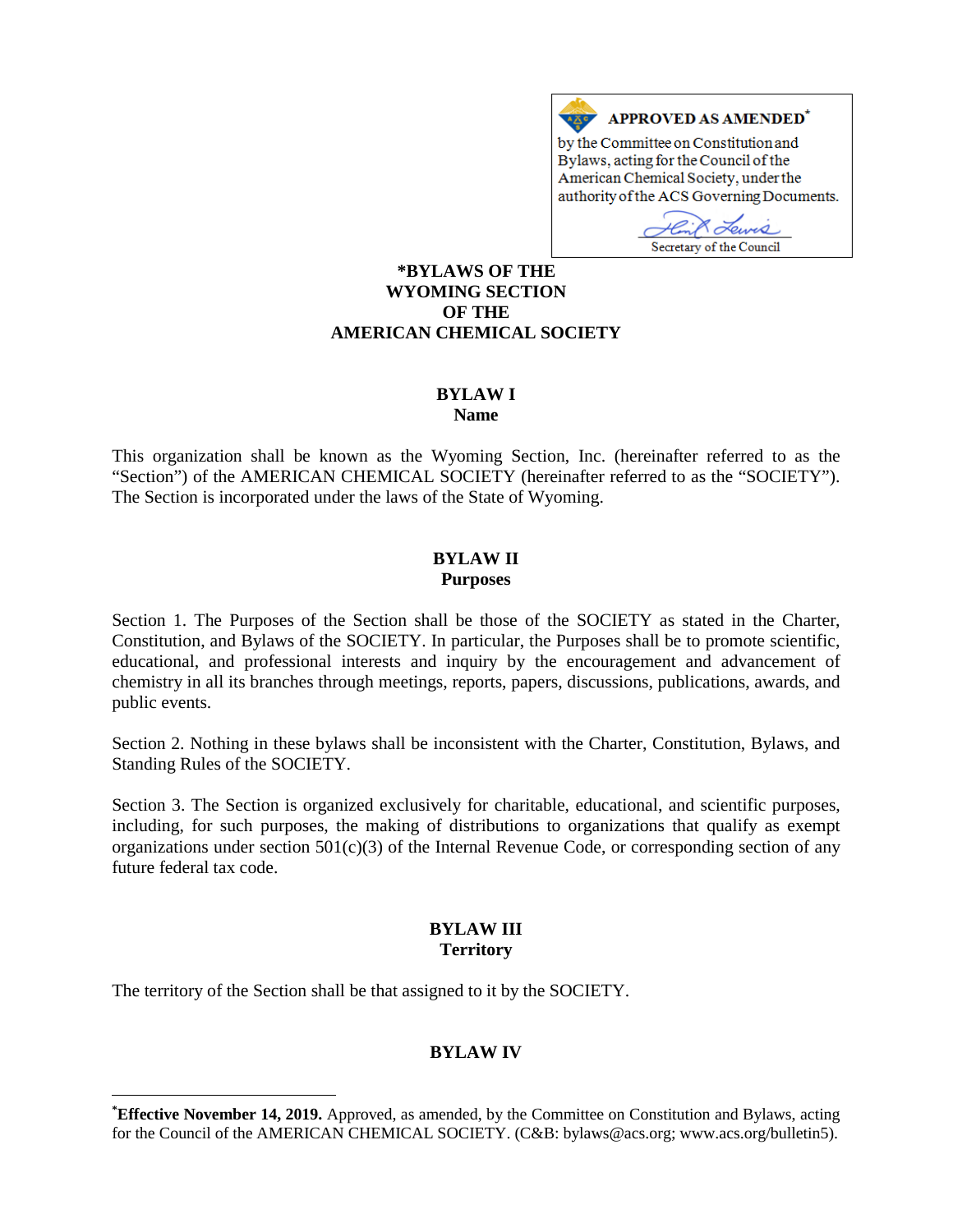#### **Members and Affiliates**

Section 1. The rolls of the Section shall include those MEMBERS and STUDENT MEMBERS (hereinafter collectively referred to as "members") and Society Affiliates of the SOCIETY residing within the territory of the Section provided that any exceptions to this rule shall be made in conformity with the Constitution, Bylaws, and Standing Rules of the SOCIETY.

Section 2. STUDENT MEMBERS shall be entitled to all privileges of membership except that of holding an elective position of the SOCIETY and of the Section. A STUDENT MEMBER may not serve as a Councilor, Alternate Councilor, or the Temporary Substitute Councilor, may not hold an elective position of the Section as noted elsewhere in these bylaws, and may not be appointed as chair of a standing committee.

Section 3. The Section may have Local Section Affiliates as authorized in the Standing Rules of the SOCIETY. A Local Section Affiliate shall retain affiliate status only so long as payment is made of Local Section Affiliate dues of not less than two dollars (\$2.00) per annum. A Local Section Affiliate may not (1) hold an elective position, (2) vote for an elective position of the Section, (3) vote on Articles of Incorporation and bylaws, (4) vote for the Councilor(s) or Alternate Councilor(s), (5) serve as a voting member of the Executive Committee, or (6) be appointed chair of the standing committee.

Section 4. Society Affiliates may be assessed dues in the amount specified by the Executive Committee. A Society Affiliate may not (1) hold an elective position, (2) vote for an elective position of the Section, (3) vote on Articles of Incorporation and bylaws of the Section, (4) vote for the Councilor(s) or Alternate Councilor(s), (5) serve as a voting member of the Executive Committee, or (6) be appointed chair of the standing committee.

Section 5. Members and affiliates, which includes Society Affiliates and Local Section Affiliates, shall have such rights and privileges as accorded to them by the Bylaws and Standing Rules of the SOCIETY and these bylaws.

#### **BYLAW V**

#### **Officers, Executive Committee, and Councilor(s)**

Section 1. The officers of the Section shall be MEMBERS of the SOCIETY and the Section and shall consist of the Chair, Chair-Elect, Secretary, and Treasurer. The Secretary and Treasurer positions may be held by the same person.

Section 2. The Executive Committee shall be the governing body of the Section and as such shall have full power to conduct, manage, and direct the business and affairs of the Section in accordance with the Constitution, Bylaws, and Standing Rules of the SOCIETY and these bylaws. The Executive Committee shall consist of the officers of the Section, the Immediate Past Chair, the Councilor(s), and Alternate Councilor(s), two Members-at-Large, and as nonvoting members, the chair of the standing committee. The Members-at-Large shall be MEMBERS of the SOCIETY and the Section.

Section 3. The Chair and Chair-Elect shall serve for a term of two years beginning on January 1 or until their successors are elected. At the end of the Chair-Elect's term of office, the Chair-Elect shall succeed to the office of Chair. The Secretary and Treasurer shall serve for a term of two years beginning on January 1 or until their successors are elected; they shall be elected in alternate years, whenever possible, to provide for a rotation of terms. The Members-at-Large shall serve for a term of two years beginning January 1 and shall be elected in alternate years, whenever possible, to provide for a rotation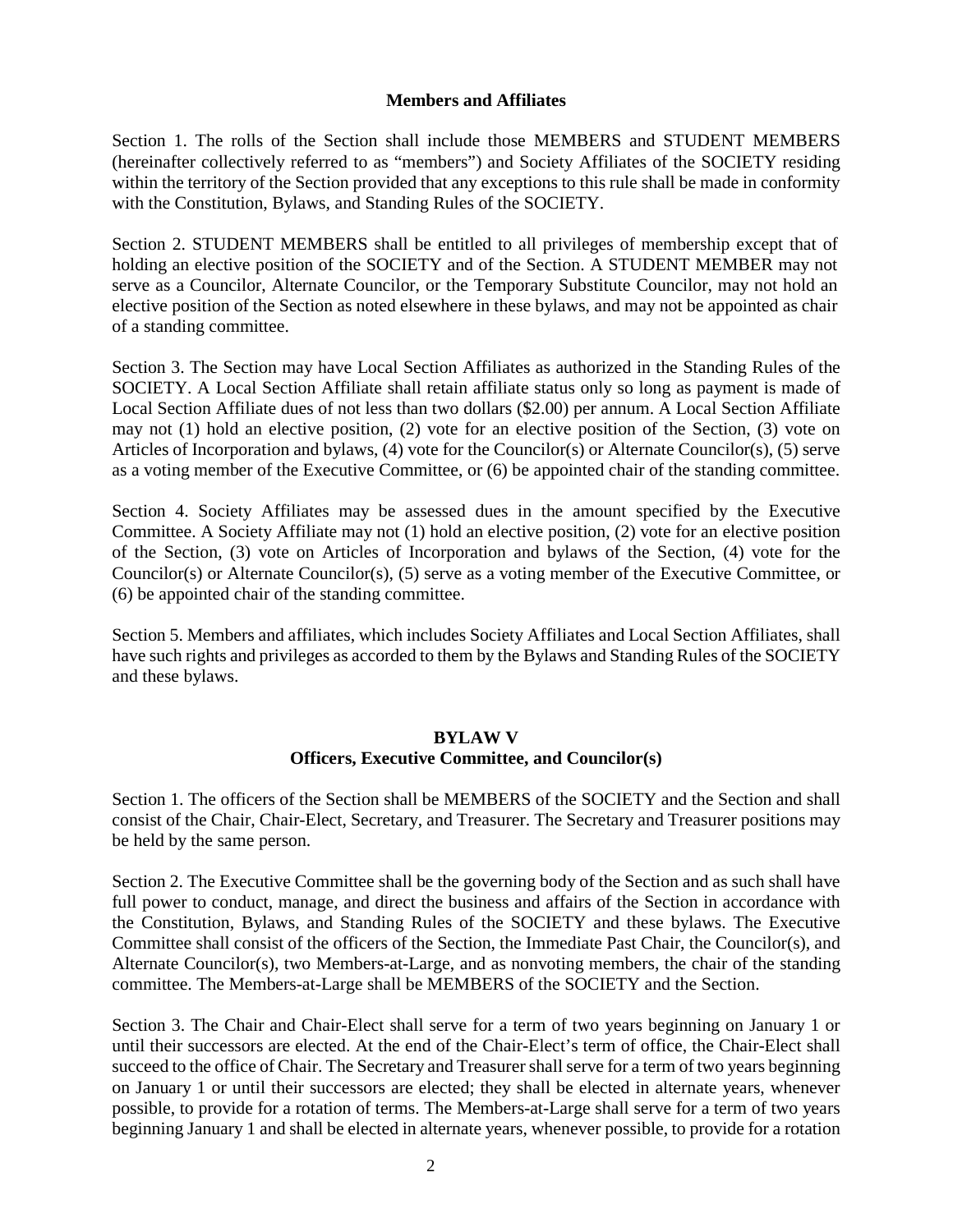of terms. With the exception of the Chair and Chair-Elect, the incumbent of any position is eligible for reelection. The Chair is not eligible for election to another position until the end of their term as Immediate Past Chair because that position is a voting member of the Executive Committee.

Section 4. The duties of the officers and the Members-at-Large shall be such as usually pertain to their offices, together with those required by these bylaws and by the Bylaws and Standing Rules of the SOCIETY, and such other duties as may be assigned to them from time to time by the Executive Committee.

- a. The duties of the Chair shall be to preside at meetings of the Executive Committee, to carry into effect the decisions and recommendations of that Committee, to preside at meetings of the Section to conduct governance business, to appoint all committee chairs and committee members except as stated elsewhere in these bylaws, and to carry out the duties required by the Standing Rules of the SOCIETY.
- b. The duties of the Chair-Elect shall be to assist the Chair with the direction and management of the Section. In the absence of the Chair, the duties of the office shall devolve upon the Chair-Elect.
- c. The duties of the Secretary shall be to keep a record of the minutes of the meetings of the Section and of the Executive Committee, to maintain a list of members and affiliates, to send to members and affiliates such notices as the business of the Section may require, to submit a report to the Section at its annual meeting, and to carry out the duties required by the Bylaws and Standing Rules of the SOCIETY and elsewhere in these bylaws. The Secretary shall preside over meetings in the absence of both the Chair and Chair-Elect.
- d. The Treasurer shall have charge of the funds of the Section, keep an accurate record of all receipts and disbursements, receive dues, and make those disbursements approved by the Executive Committee. The Treasurer shall render an account of all transactions and of the financial condition of the Section to the Executive Committee at times set by the Committee and shall submit such reports as are required by the Standing Rules of the SOCIETY.
- e. The duties of the Members-at-Large shall include bringing before the Executive Committee such items of concern to members of the Section that have been brought to their attention, as well as any duties assigned by the Executive Committee.

## Section 5. Vacancies

- a. In the event of a vacancy in the office of Chair, the Chair-Elect shall assume the duties of Chair for the remainder of the term. In such case, the Chair-Elect moving into the position of Chair shall also hold that position during the normal term as Chair as part of the leadership transition.
- b. All other vacancies, except for Councilor(s) and Alternate Councilor(s), shall be filled by majority vote of the Executive Committee through interim appointment for the period up to the next annual election. At that time, the procedures for election as outlined in the bylaws of the Section shall be followed.
- c. An interim appointee to the vacated office of Chair-Elect shall not automatically succeed to the office of Chair. At the next election, both a Chair and a Chair-Elect shall be elected.

Section 6. Councilor(s), Alternate Councilor(s), and Temporary Substitute Councilor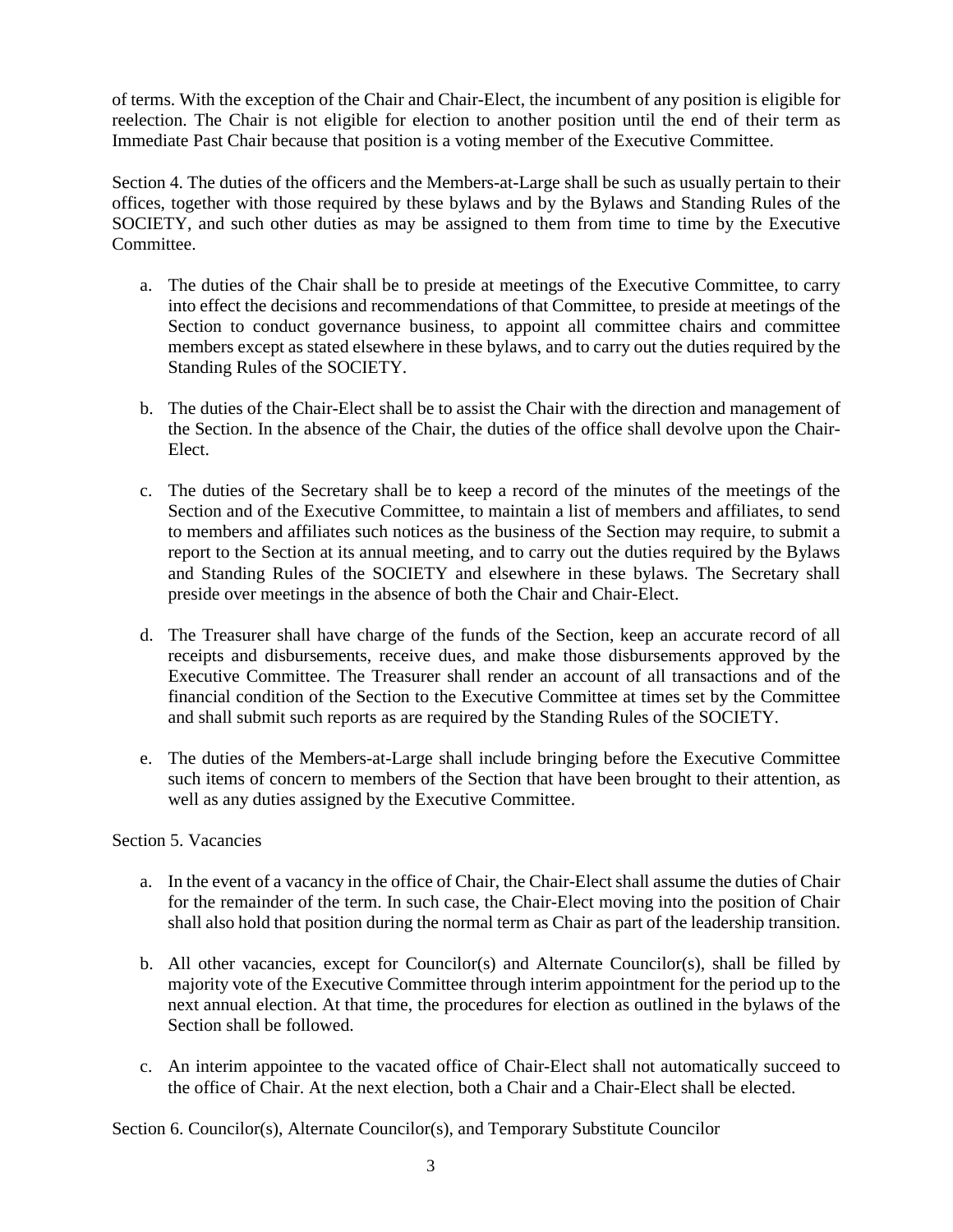- a. The Section shall have Councilor(s) and Alternate Councilor(s) as provided in the Constitution, Bylaws, and Standing Rules of the SOCIETY. The Section's Councilor(s) and Alternate Councilor(s) shall carry out those duties assigned to them by the Bylaws, and Standing Rules of the SOCIETY. In particular, the Councilor(s) (or Alternate Councilor(s) or Temporary Substitute Councilor if so designated to serve in place of the Councilor for a particular meeting), shall attend meetings of the Council of the SOCIETY and represent the Section at such meetings.
- b. Councilor(s) and Alternate Councilor(s) shall be elected by ballot from among the MEMBERS for three-year terms beginning January 1. Reelection is permissible. Councilor(s) shall be elected in separate years, whenever possible, to provide for a rotation of terms in accordance with the Standing Rules of the SOCIETY. A partial term of one or two years shall be used whenever necessary to establish or to restore rotation of three-year terms provided that the Councilor or Alternate Councilor agree to the partial term before the election.
- c. In the event that a Councilor is unable to attend a specified meeting of the Council of the SOCIETY, the Chair of the Section shall appoint one of the Alternate Councilor(s) to serve as Councilor at the specified meeting. Such appointment of an Alternate Councilor shall be for only one meeting.
- d. If every Councilor and Alternate Councilor of the Section will be absent from a Council meeting, thus leaving the Section without representation at such meeting, the Executive Committee may designate one MEMBER of the Section as a Temporary Substitute Councilor in accordance with the Standing Rules of the SOCIETY.
- e. The Executive Committee shall designate one or more Councilor(s) to be disqualified under provisions of the SOCIETY's Standing Rules for reallocation of Councilor(s) among the Sections.
- f. Any vacancy in the position of Councilor or Alternate Councilor shall be filled for the remainder of the unexpired term at the time of the next annual election. The vacancy may be filled until the next annual election by appointment by the Executive Committee.

## **BYLAW VI Manner of Election**

Section 1. The election of officers and two Members-at-Large shall be conducted by a ballot distributed to the members of the Section in accordance with the Bylaws and Standing Rules of the SOCIETY and these bylaws. Local Section Affiliates and Society Affiliates may not vote for any elective position(s) of the Section. Councilor(s) and Alternate Councilor(s) shall be elected by a ballot distributed to all members of the Section; affiliates may not vote for Councilor(s) and Alternate Councilor(s).

Section 2. In September of each year, the Nomination Committee shall report to the membership its nominations for each office to be filled. Prior to October 15, any member of the Section may, in writing or from the floor at a meeting to conduct governance business, nominate additional candidates provided that they are MEMBERS of the Section, as required elsewhere in these bylaws, if the nomination is seconded by another member. Nominations so made shall be equally valid as those from the Nomination Committee. All candidates nominated shall have indicated willingness to serve if elected.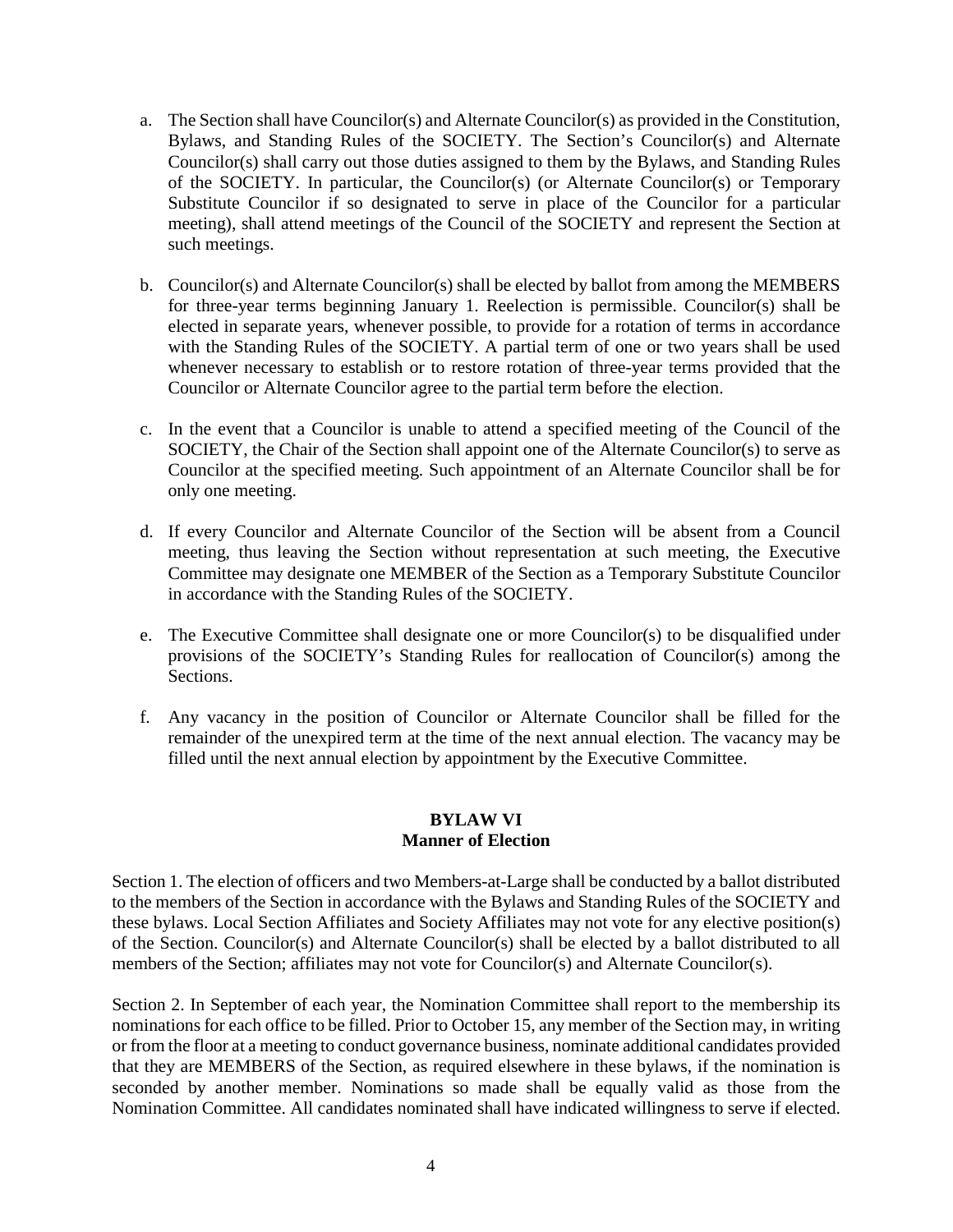Section 3. When a ballot is used, the candidates for each office and for Councilor(s)/Alternate Councilor(s) shall be listed in alphabetical order on a ballot to be distributed by November 1, only to eligible voters as noted above except that affiliates may not vote for Councilor(s)/Alternate Councilor(s). The ballot shall provide for a write-in candidate for each position to be filled. A paper ballot shall be provided to any eligible voter who requests it.

Section 4. The ballots shall be tabulated and validated not later than November 15. The candidate for each position receiving the largest number of votes shall be declared elected. In case of a tie vote for any position, the Executive Committee, by ballot, shall elect from among the candidates who share the tie vote; the candidate receiving the largest number of votes shall be declared elected.

Section 5. The results shall be announced by the Section Chair or his or her designee as soon as possible after the election and published in the Section's newsletter or on the Section's website, or both, soon thereafter. The results shall be certified to the Executive Director of the SOCIETY not later than December 1.

Section 6. In accordance with the SOCIETY's Standing Rules, balloting procedures should ensure fair balloting that is open to all eligible members, protection against fraudulent balloting, and the timely reporting and archiving of balloting results.

# **BYLAW VII Recall of Elected Officials**

Section 1. The elected officials of the Section (officers and elected Executive Committee members, except not Councilor(s) and Alternate Councilor(s)) are subject to recall for neglect of duties or conduct injurious to the SOCIETY. Recall procedures are not applicable to Councilor(s) and Alternate Councilor(s).

Section 2. The recall of an official shall be initiated when a signed petition, indicating in writing the specific charges and reasonable substantiating evidence, is submitted to the Chair from at least five members of the Section. In the event the Chair is the official in question, the Chair-Elect shall receive the petition and shall assume the duties of the Chair with respect to this issue until the issue is resolved.

Section 3. The Chair shall, without delay, determine that the petitioners are aware of the gravity of their actions and the procedures to be followed. The Chair shall seek an alternate resolution to the problem and a withdrawal of the petition at this time. In the absence of a resolution to the problem, the Chair shall notify the members of the Executive Committee and call a special meeting within thirty days.

- a. The Executive Committee shall promptly continue the recall process or dismiss the petition as ill-founded or find an alternative solution to the problem. The Chair shall promptly inform the petitioners and the official of the decision of the Executive Committee. If no contact with the official can be made after a reasonable effort, the Executive Committee may remove the official in question with a two-thirds (2/3) vote of the remaining members.
- b. If the proceedings continue:
	- (1) The Chair shall assign the duties of the official to another qualified member or MEMBER of the Section, as required elsewhere in these bylaws, until the issue is resolved.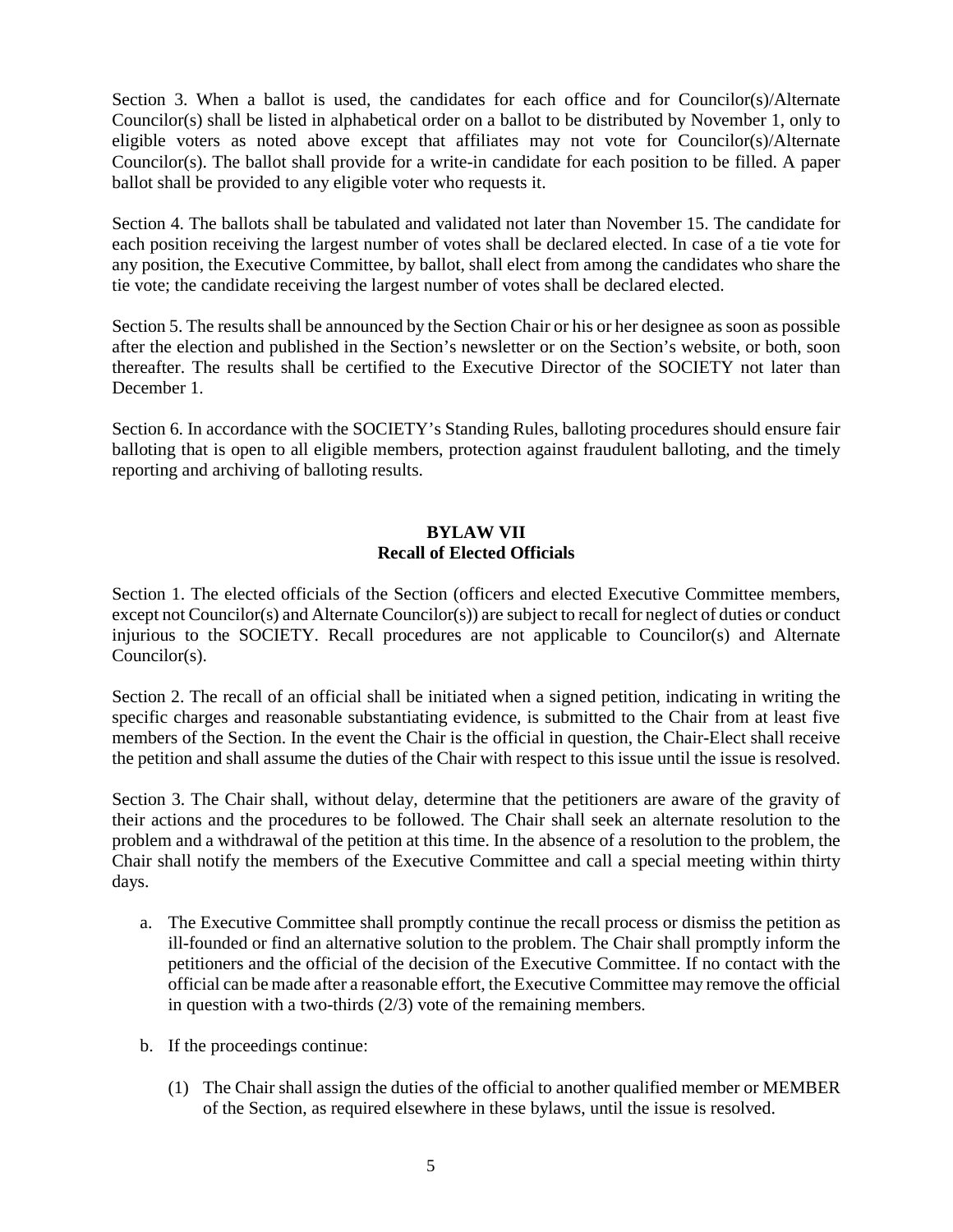- (2) The official shall be offered an opportunity to answer the allegations in the petition before the Executive Committee. A certified letter shall be sent to the last known address on the official SOCIETY membership roll. Upon notification, the official shall have thirty days to make a written response to the allegations.
- (3) The Executive Committee shall decide whether or not to proceed after studying the official's response. The Chair shall inform the official and the petitioners of the decision of the Executive Committee. If the Executive Committee decides that the proceedings shall continue, the official shall choose one of the following options:
	- (a) The official may resign.
	- (b) The official may request a recall vote. Section members shall be informed, through brief written statements prepared by the Executive Committee and the official, of the issues involved with the recall vote. Both statements shall be distributed to the members with the ballot. A paper ballot shall be provided to any member who requests it. At least two-thirds (2/3) of the votes cast shall be required for the official to be removed from office. The membership shall be informed of the results of the recall vote.
	- (c) The official may request a hearing and a recall vote by the remaining members of the Executive Committee. At least a two-thirds (2/3) vote of the remaining members of the Executive Committee shall be required to recall the official.
	- (d) The official may choose not to respond and thus forfeit the position.

Section 4. The vacancy provisions of these bylaws shall be used to fill a vacancy caused by a recall process. The Executive Director of the SOCIETY shall be informed of the recall and the filling of the vacancy.

#### **BYLAW VIII Committees**

Section 1. The Executive Committee shall establish committees as necessary for the proper operation of the Section. All committee members shall be members or affiliates of the SOCIETY and the Section.

Section 2. The Section shall have the following standing committee: Nomination.

## **BYLAW IX Meetings**

Section 1. The Executive Committee shall designate the times and places of the Section's meetings as it finds necessary or desirable for the proper functioning of the Section. The Section shall hold at least one meeting annually to conduct governance business; however, this requirement may be modified by the Executive Committee.

Section 2. The Chair shall set the order of business for meetings of the Section to conduct governance business. The order of business may be suspended by a majority vote of the members present.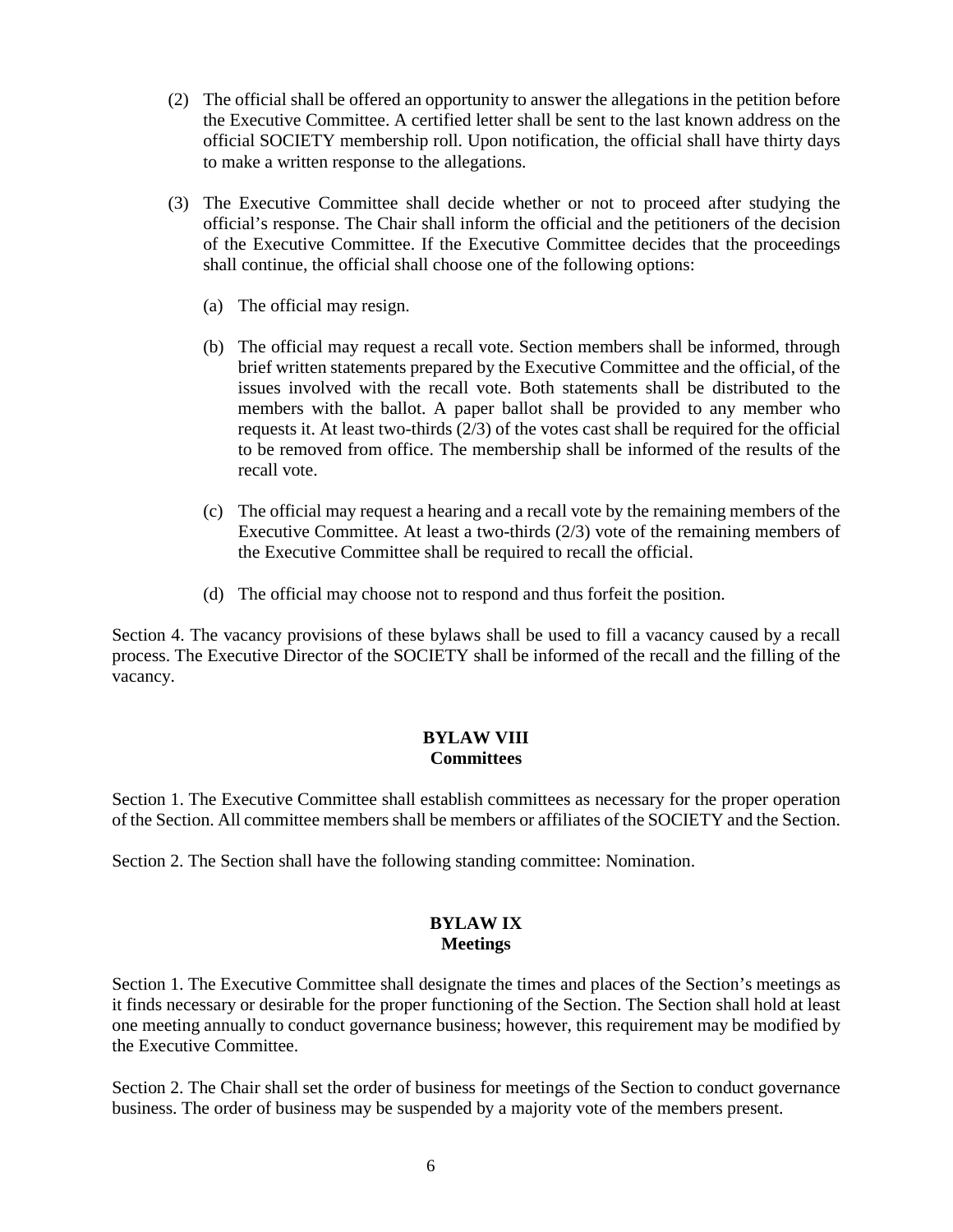Section 3. The Section may hold special meetings to conduct governance business upon the written request of a majority of the Executive Committee or upon the written request of 15 members of the Section. To be valid, such request shall be received by the Secretary at least ten days before the date requested for the meeting and shall state the exact nature of the business to be transacted. No other business shall transpire at such meetings.

Section 4. Meetings of the Executive Committee and meetings of the Section to conduct governance business, with the approval of the Chair, may be held by means of electronic communications technology that permits those in attendance to read or hear the proceedings substantially concurrently with their occurrence, to vote on matters submitted, to pose questions, and to make comments.

Section 5. The Executive Committee shall meet upon due notice either at the call of the Chair or upon request of a majority of its members. A quorum for an Executive Committee meeting shall consist of a majority of the voting members of the Committee. In the absence of a quorum, called meetings of the Executive Committee shall adjourn to a specific date.

Section 6. Due notice of the Section's meetings, not including committee meetings, shall be sent to each member and affiliate of the Section. A quorum for the transaction of governance business at such a Section meeting shall consist of 15 members of the Section. No governance business shall be conducted in the absence of a quorum.

Section 7. The fee for registration at any special meeting shall be decided by the Executive Committee.

Section 8. The most recent edition of *Robert's Rules of Order Newly Revised* shall be the parliamentary authority for all matters not covered in these bylaws or in the SOCIETY's documents.

## **BYLAW X Finances**

Section 1.

- a. Members of the Section may be assessed voluntary Local Section dues in an amount set by the Executive Committee. The Executive Committee shall have the option to waive or discount dues for STUDENT MEMBERS and for others as provided in the SOCIETY's Standing Rules for waived or discounted dues.
- b. Society Affiliates may be assessed annual dues in an amount set by the Executive Committee.
- c. The annual dues of Local Section Affiliates shall be determined by the Executive Committee in accordance with the Standing Rules of the SOCIETY, and as mentioned elsewhere in these bylaws.

Section 2. The Section may raise or collect funds to be expended for local purposes and may have the entire management and control of such funds insofar as such management and control shall not conflict with any provision of these bylaws or with the Bylaws or Standing Rules of the SOCIETY.

Section 3. The Section may receive donations or bequests made to it and may expend or invest the same on behalf of the Section. Such expenditures or investments shall be made by the Treasurer of the Section upon authorization by the Executive Committee.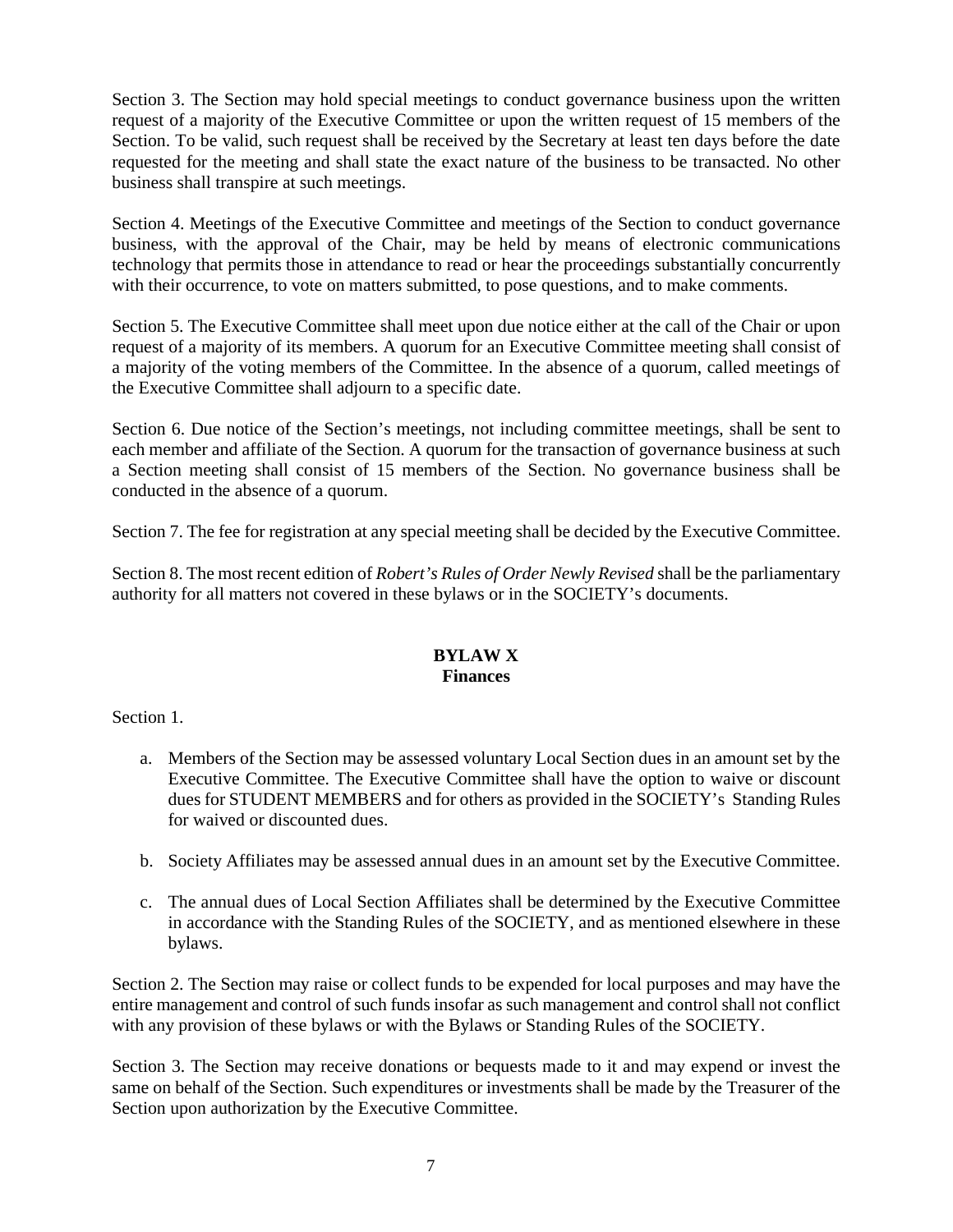Section 4. An annual audit of the books of the Treasurer and of any other transactions regarding the Section's funds shall be conducted by two or more disinterested members or individuals, appointed by the Executive Committee. The audit report shall be submitted to the Executive Committee by January 31.

## **BYLAW XI Affiliation with Other Technical Organizations**

Section 1. The Section may affiliate with other technical organizations operating within the territory of the Section provided that such affiliation does not contravene the Charter, Constitution, Bylaws, Standing Rules, or Regulations of the SOCIETY. Such affiliation must be approved by the Executive Committee of the Section, by confirmation by the Council Committee on Constitution and Bylaws, and in compliance with the specific requirements of the Bylaws of the SOCIETY.

Section 2. The affiliation with the technical organization shall become effective upon authorization by the Executive Committee of the Section, by the Council Committee on Local Section Activities, and by confirmation by the Council Committee on Constitution and Bylaws.

Section 3. The Executive Committee may terminate the affiliation with any technical organization by notifying, in writing, the governing body of the technical organization. The technical organization may terminate the affiliation upon written notice to the Section's Executive Committee. Affiliations shall terminate after five years unless reauthorized by the Executive Committee. The term of each subsequent reauthorization shall not exceed five years.

# **BYLAW XII Amendments**

Section 1. A petition to amend the bylaws may be initiated by the Executive Committee or by a petition signed by at least 15 members of the Section. If the proposed amendment is approved by the Executive Committee, if practical, it shall be submitted to the SOCIETY's Committee on Constitution and Bylaws for review.

Section 2. The Executive Committee will then incorporate all the required changes and either accept or reject any recommended changes that are suggested by the Committee on Constitution and Bylaws. The revised bylaws shall then be submitted to the Section members for adoption. This may be accomplished at a business meeting of the Section provided that a minimum of four weeks' prior notice is given to the Section members.

Section 3. If a proposed amendment is not approved by the Executive Committee and if the petition is signed by at least 15 members of the Section, if practical, it shall be submitted to the SOCIETY's Committee on Constitution and Bylaws for review before being distributed to the members of the Section.

Section 4. At least two-thirds (2/3) of the votes cast shall be required to approve the amendment. This may be done at a business meeting of the Section provided a quorum is present. Alternatively, or failing the presence of a quorum, the vote may be taken by a ballot distributed to all members of the Section. At least two-thirds (2/3) of the valid ballots returned must be affirmative for adoption.